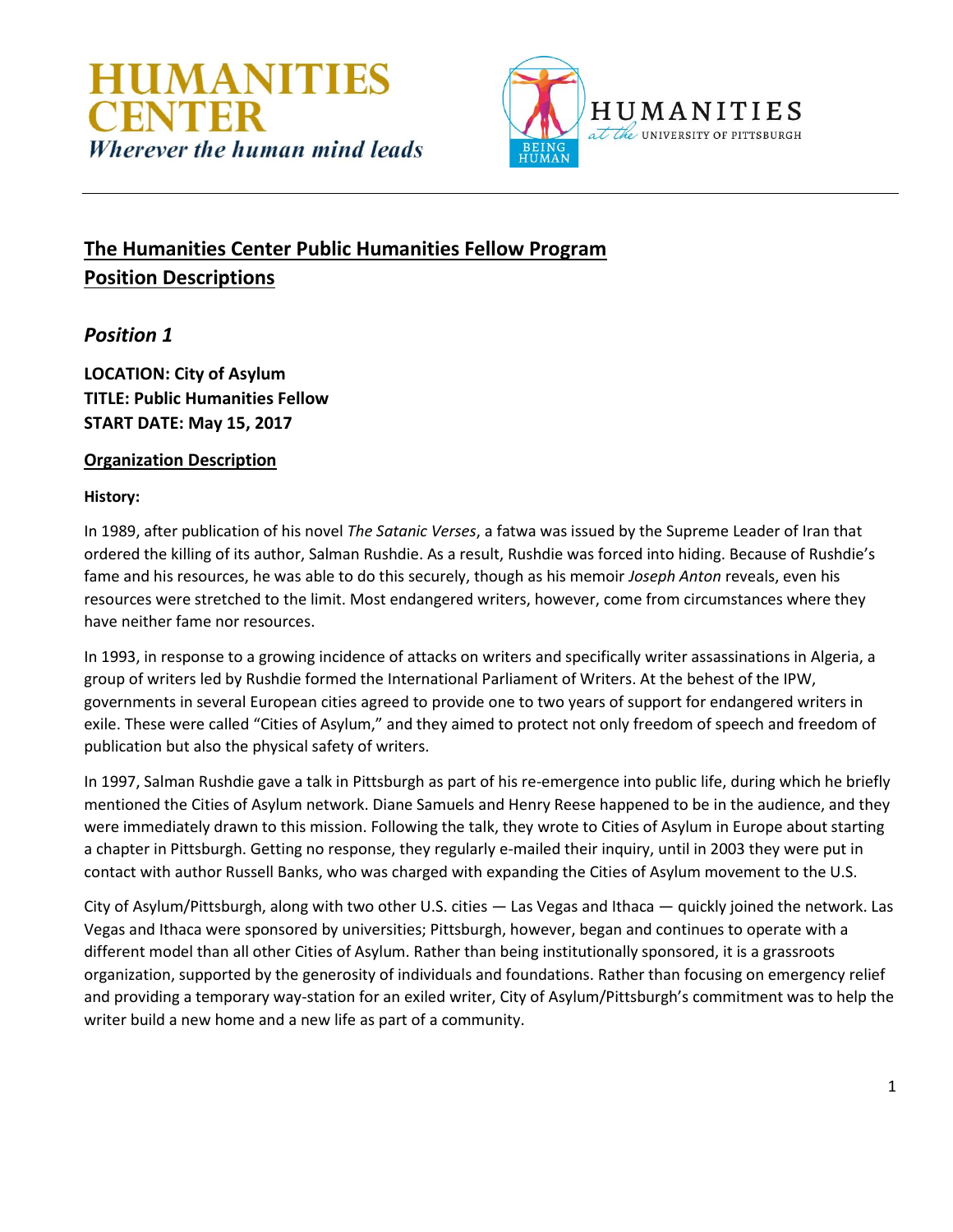#### **Mission:**

City of Asylum creates a thriving community for writers, readers, and neighbors. We provide sanctuary to endangered literary writers, so that they can continue to write and their voices are not silenced. We offer a broad range of literary programs in a variety of community settings to encourage cross-cultural exchange. We anchor neighborhood economic development by transforming blighted properties into homes for these programs and energizing public spaces through public art with text-based components. For more information on City of Asylum, see here[: http://cityofasylum.org/home/.](http://cityofasylum.org/home/)

### **Position Description**

Sampsonia Way is an online magazine sponsored by City of Asylum celebrating literary free expression and supporting persecuted writers worldwide [\(http://www.sampsoniaway.org/\)](http://www.sampsoniaway.org/). The magazine is looking for a humanities graduate student who will help plan and execute a series of interview/profiles on exiled writers living in the United States but originally from one of the 7 countries affected by the US government's recent travel ban. The interviews will follow a previously established format, with which the graduate student must become familiar. For an example, see here[: http://www.sampsoniaway.org/interviews/2016/05/02/the-bonsai-poet-of-bangladesh/.](http://www.sampsoniaway.org/interviews/2016/05/02/the-bonsai-poet-of-bangladesh/)

The project involves exhaustive research, interviews with authors, use of technology to generate new (or rarely explored) journalistic genres, editing, and constant communication with an editor.

Note: Scope of the project is subject to change due to new governmental policies. The number of writers profiled may be adjusted based on the time it takes to create each one.

#### **Responsibilities**:

- Research writers from countries affected by the travel ban who are in exile from their home country and currently live in the United States
- Gather work from writers
- Select one writer from each country
- Interview each of the selected writers via Skype
- Work with translators; transcribe interviews; edit and fact-check interviews
- Edit interviews in collaboration with a Sampsonia Way editor
- Organize Google Hangouts with selected writers

- Ability to work independently and in collaboration with Sampsonia Way staff
- Ability to think flexibly and productively about the countries affected at the moment of the executing the project
- Journalist and interviewing experience
- Technology skills: Skype video recording, Google Hang-Out livestream, WordPress
- Ability to develop an effective work plan, organize details, set priorities, and meet deadlines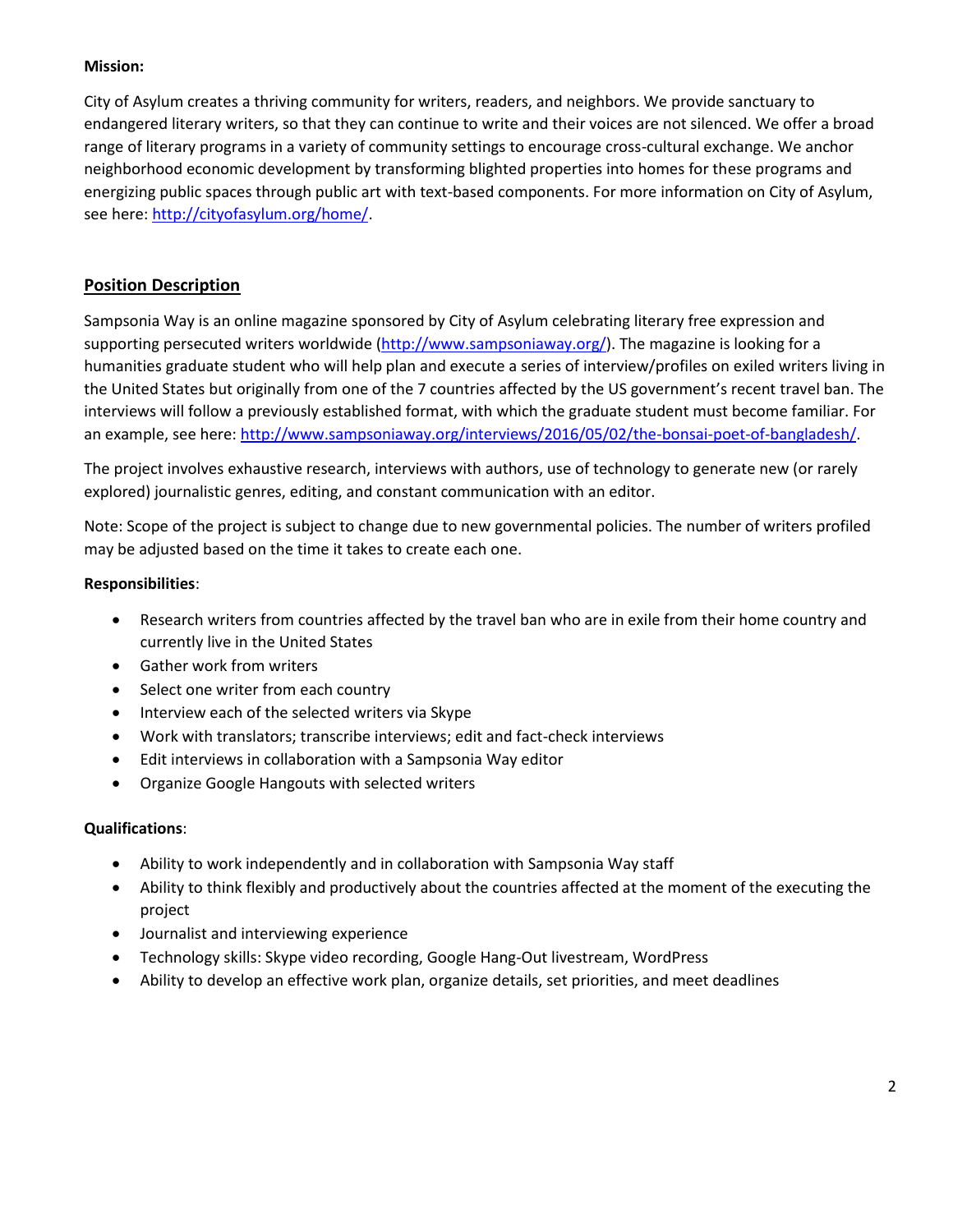**LOCATION: Kelly Strayhorn Theater TITLE: Public Humanities Fellow START DATE: May 15, 2017**

### **Organization Description**

#### **Overview:**

Named for two of Pittsburgh's most celebrated talents in the last century—dancer Gene Kelly and composer Billy Strayhorn—the Kelly Strayhorn Theater (KST) contributes to the renaissance of East Liberty and redefines theater with provocative, original programming and a social experience unlike any other venue in the region. KST celebrated its centennial anniversary in 2014–2015 and continues to play a key role in the vibrant and diverse cultural history of Pittsburgh's East Liberty.

The Kelly Strayhorn Theater is a destination for innovative works in dance, theater, music and live art. KST encourages diverse, inclusive, and high-quality, artistic, cultural and educational activities through the Alloy School, artSEEDS student matinees, and artist residency programs. By nurturing these pursuits, we contribute to cultural understanding, quality of life, as well as economic development in our community, county, city, and region.

#### **Mission:**

The mission of the Kelly Strayhorn Theater is to serve as a catalyst for creative expression and the active engagement of audiences. Focusing on the performing and media arts of our time, KST takes a diverse, multidisciplinary, inclusive and international approach to the presentation and understanding of performance arts. KST programs examine the questions that define and inspire us as individuals and communities. For more information on the Kelly Strayhorn Theater, see here: [http://kelly-strayhorn.org/.](http://kelly-strayhorn.org/)

#### **Position: Defining Diversity at KST**

The Kelly Strayhorn Theater (KST) is looking for a humanities graduate student who will help plan and execute a project that captures the diversity of audiences at KST events. The fellow will work with KST staff to identify a working definition of diversity and plan a project that aligns with that definition. The project may involve interviews, profiles, or surveys, and will be an important contribution to KST's ongoing conversations about its audiences with supporters and community members.

#### **Responsibilities**:

- Becoming familiar with KST programming and audiences.
- Developing materials that document the diversity of KST audiences, and working with KST staff to determine a final form the materials will take (print, online, multimedia, etc.).
- Understanding the way that KST positions itself within local, regional, and national communities.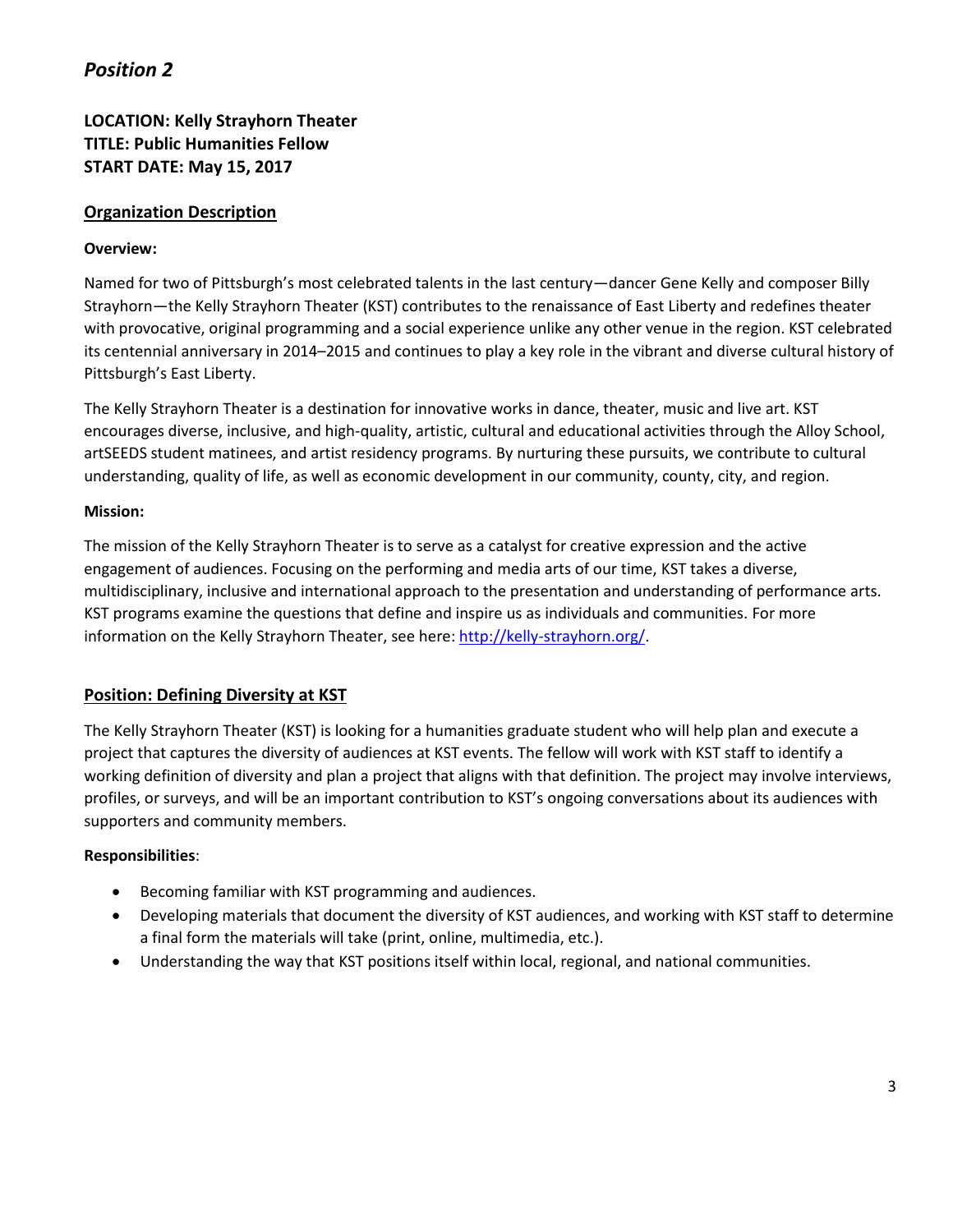- Ability to work independently and in collaboration with KST staff.
- Ability to think flexibly and productively about diversity.
- Comfort using various forms of media to represent complex issues.
- Ability to develop an effective work plan, organize details, set priorities, and meet deadlines.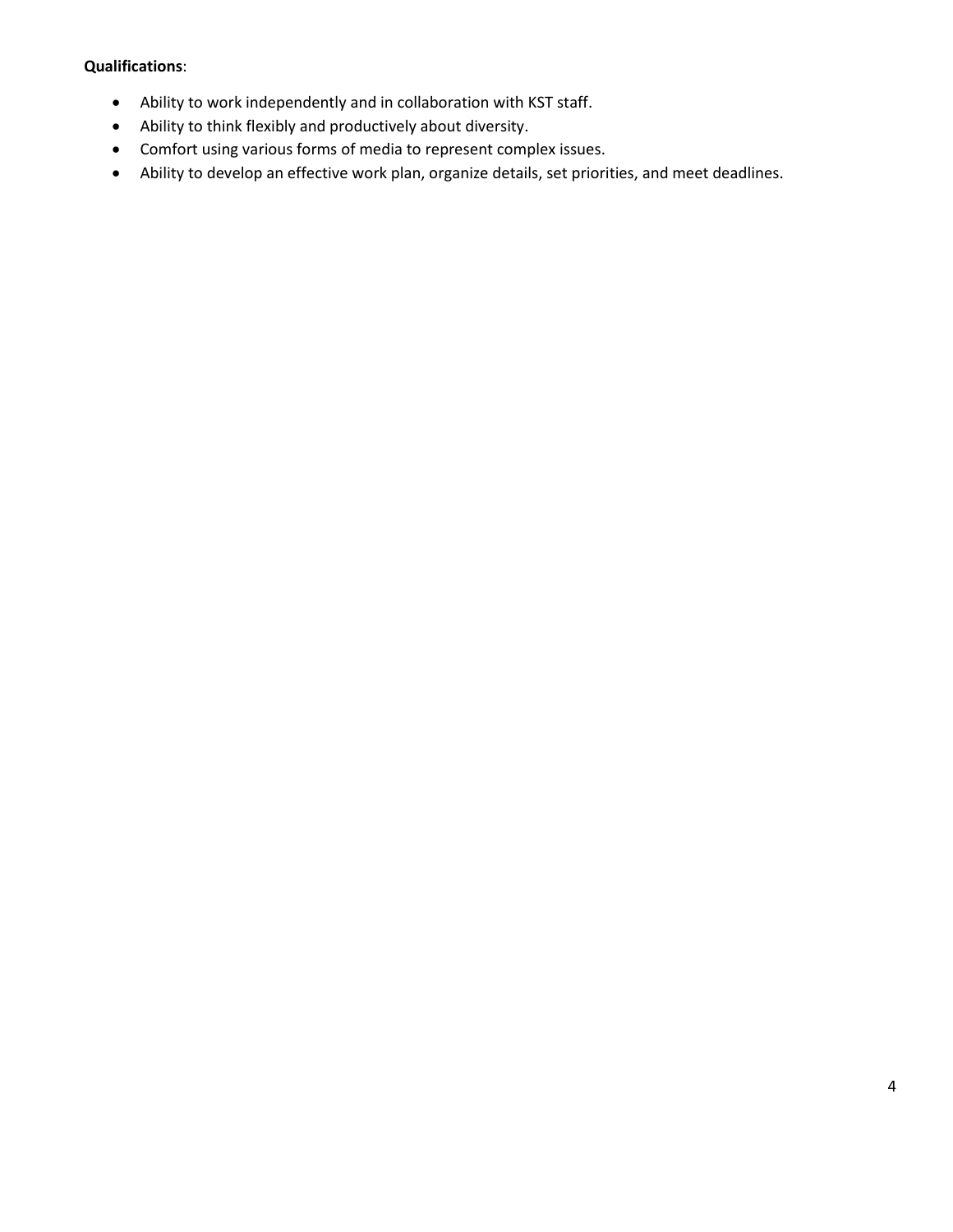**LOCATION: Kelly Strayhorn Theater TITLE: Public Humanities Fellow START DATE: May 15, 2017**

### **Organization Description**

#### **Overview:**

Named for two of Pittsburgh's most celebrated talents in the last century—dancer Gene Kelly and composer Billy Strayhorn—the Kelly Strayhorn Theater (KST) contributes to the renaissance of East Liberty and redefines theater with provocative, original programming and a social experience unlike any other venue in the region. KST celebrated its centennial anniversary in 2014–2015 and continues to play a key role in the vibrant and diverse cultural history of Pittsburgh's East Liberty.

The Kelly Strayhorn Theater is a destination for innovative works in dance, theater, music and live art. KST encourages diverse, inclusive, and high-quality, artistic, cultural and educational activities through the Alloy School, artSEEDS student matinees, and artist residency programs. By nurturing these pursuits, we contribute to cultural understanding, quality of life, as well as economic development in our community, county, city, and region.

#### **Mission:**

The mission of the Kelly Strayhorn Theater is to serve as a catalyst for creative expression, and the active engagement of audiences. Focusing on the performing and media arts of our time, KST takes a diverse, multidisciplinary, inclusive and international approach to the presentation and understanding of performance arts. KST programs examine the questions that define and inspire us as individuals and communities. For more information on the Kelly Strayhorn Theater, see here: [http://kelly-strayhorn.org/.](http://kelly-strayhorn.org/)

#### **Position: Celebrating 10 Years of KST Presents**

The Kelly Strayhorn Theater (KST) is looking for a humanities graduate student who will help plan and execute a project highlighting the 10<sup>th</sup> anniversary of KST Presents, the theater's series designed to showcase new work. Materials for use in the project include an archive of photos, interviews, and notes from nearly 50 international artists who have performed at the theater as part of the series. Goals for the project include documenting the performances that have taken place at the theater and demonstrating the support that KST has provided to emerging artists over the last 10 years.

#### **Responsibilities**:

- Becoming familiar with the archive of materials from KST Presents performances.
- Working with KST staff to create a plan for using the materials to document the history of the series.
- Working with KST staff to think about possible uses for the project when complete.
- Understanding the way that KST positions itself within local, regional, and national communities.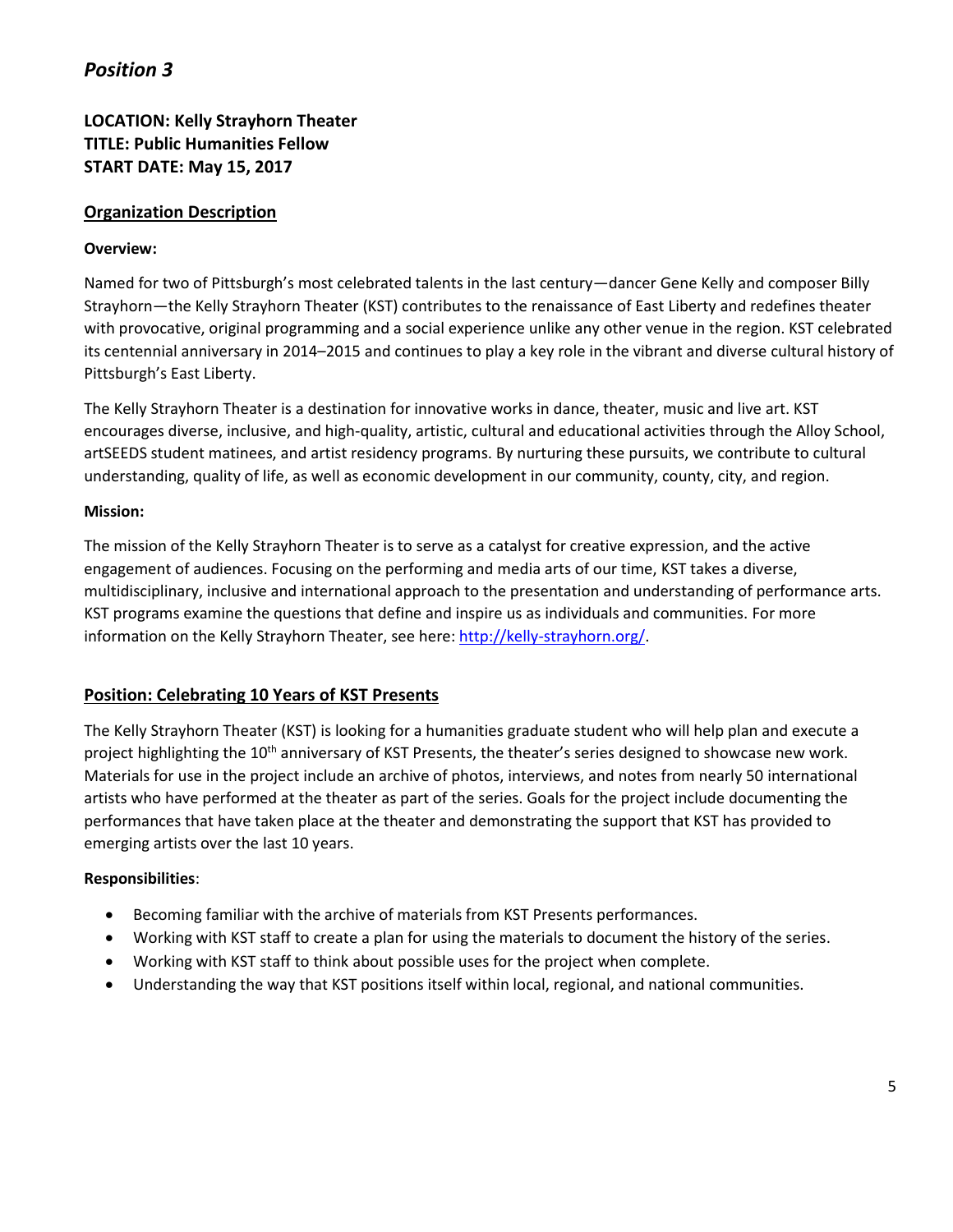- Excellent research skills.
- Comfort using various forms of media.
- Ability to work independently and in collaboration with KST staff.
- Ability to develop an effective work plan, organize details, set priorities, and meet deadlines.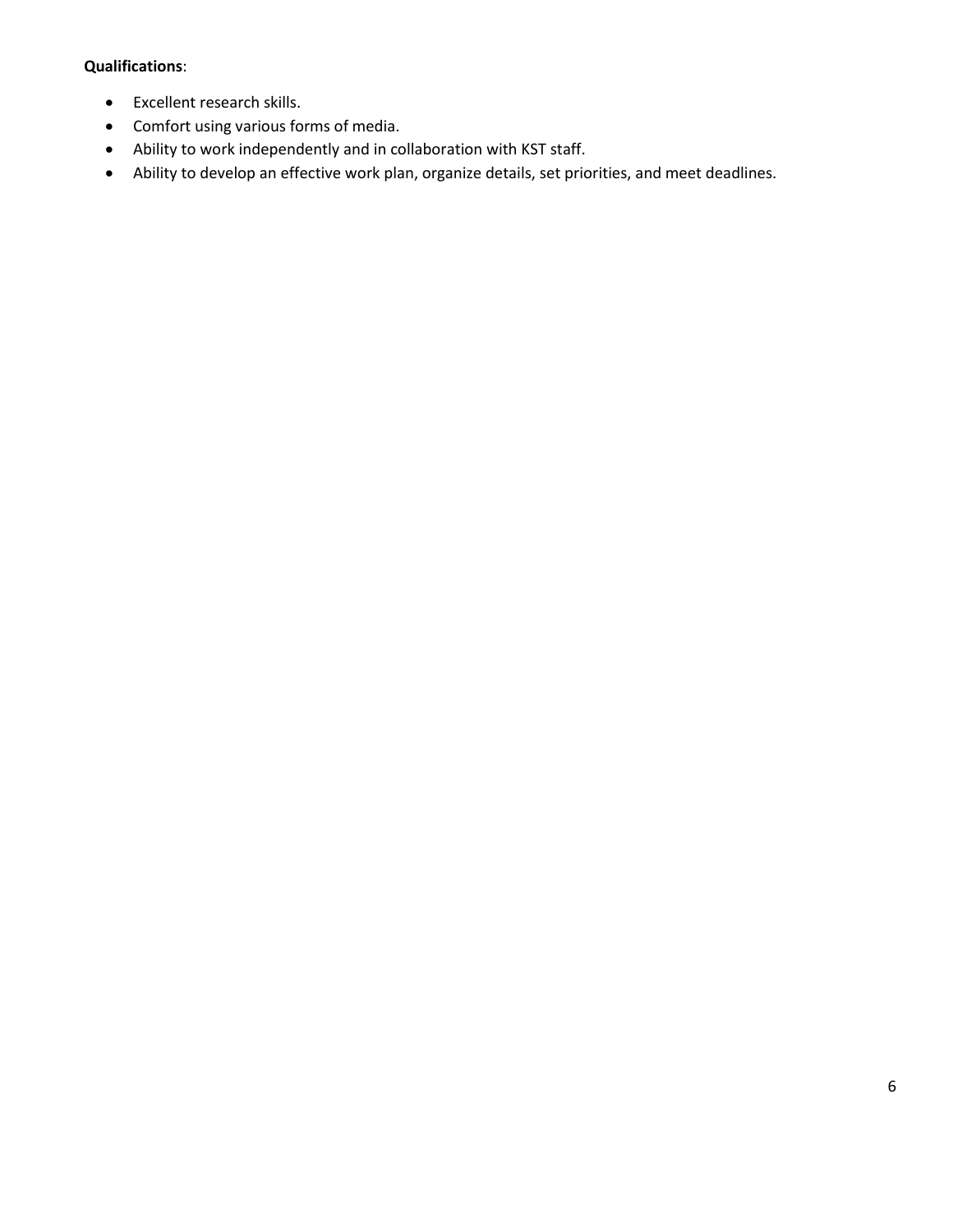**LOCATION: Kelly Strayhorn Theater TITLE: Public Humanities Fellow START DATE: May 15, 2017**

### **Organization Description**

#### **Overview:**

Named for two of Pittsburgh's most celebrated talents in the last century—dancer Gene Kelly and composer Billy Strayhorn—the Kelly Strayhorn Theater (KST) contributes to the renaissance of East Liberty and redefines theater with provocative, original programming and a social experience unlike any other venue in the region. KST celebrated its centennial anniversary in 2014–2015 and continues to play a key role in the vibrant and diverse cultural history of Pittsburgh's East Liberty.

The Kelly Strayhorn Theater is a destination for innovative works in dance, theater, music and live art. KST encourages diverse, inclusive, and high-quality, artistic, cultural and educational activities through the Alloy School, artSEEDS student matinees, and artist residency programs. By nurturing these pursuits, we contribute to cultural understanding, quality of life, as well as economic development in our community, county, city, and region.

#### **Mission:**

The mission of the Kelly Strayhorn Theater is to serve as a catalyst for creative expression, and the active engagement of audiences. Focusing on the performing and media arts of our time, KST takes a diverse, multidisciplinary, inclusive and international approach to the presentation and understanding of performance arts. KST programs examine the questions that define and inspire us as individuals and communities. For more information on the Kelly Strayhorn Theater, see here: [http://kelly-strayhorn.org/.](http://kelly-strayhorn.org/)

#### **Position: Art and Engagement in the Penn Corridor**

The Kelly Strayhorn Theater (KST) is looking for a humanities graduate student who will help develop a database of approaches to community-engaged art based on the efforts of selected arts organizations in Pittsburgh's Penn Avenue Corridor. The goal of the database will be to provide a resource to individuals or organizations interested in promoting community-engaged art. One of the goals of the database will be to document best practices of efforts that have succeeded in in the past.

#### **Responsibilities**:

- Becoming familiar with community engagement at KST and the philosophy that guides it.
- Becoming familiar with other community engaged art projects on the Penn Ave. Corridor, including Assemble, BOOM Concepts, and others.
- Working with KST staff to think about what shape the database should take when complete.
- Understanding the way that KST positions itself within local, regional, and national communities.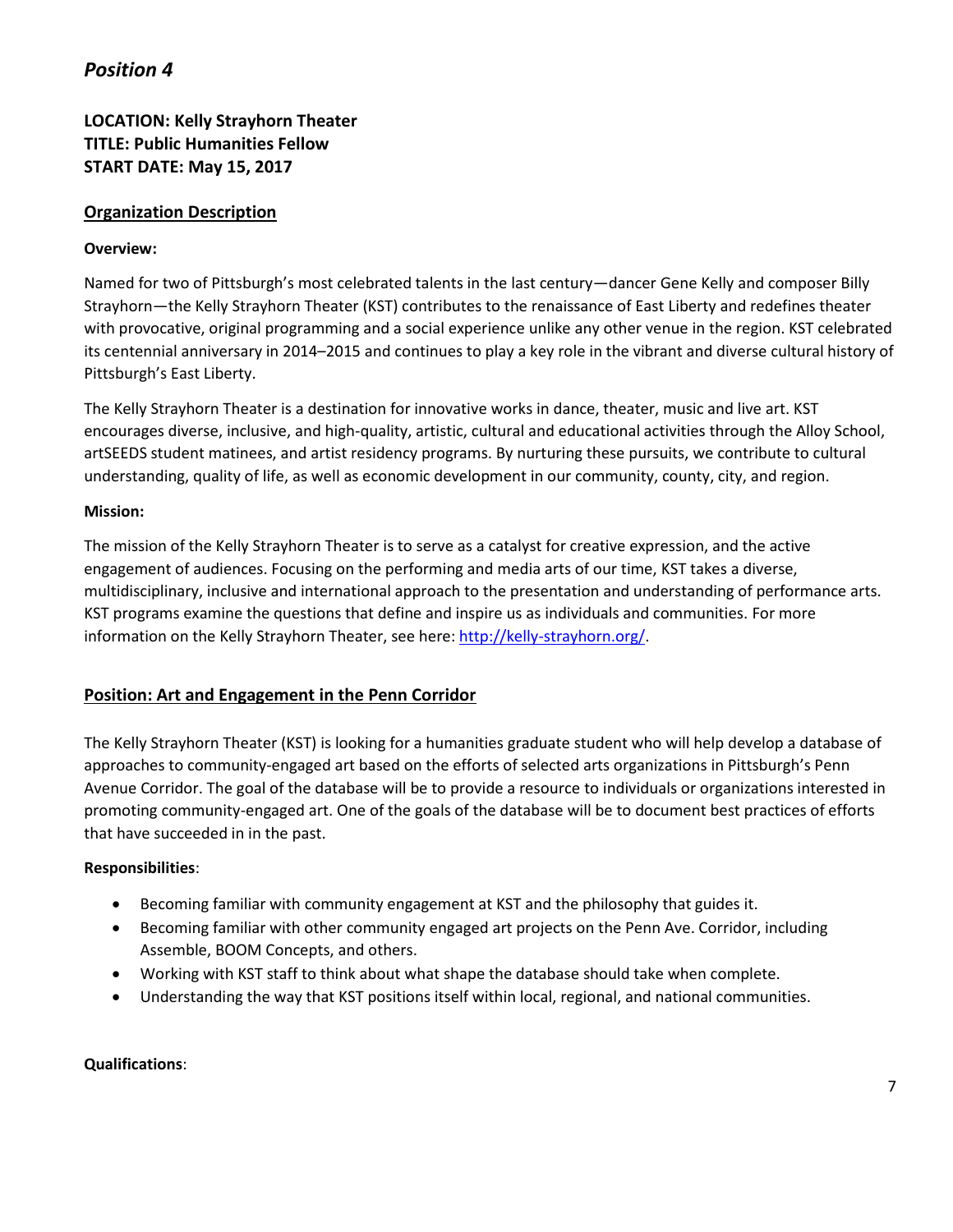- Strong research skills, especially in conjunction with community organizations.
- Comfort using various forms of media.
- Ability to work independently and in collaboration with KST staff.
- Ability to develop an effective work plan, organize details, set priorities, and meet deadlines.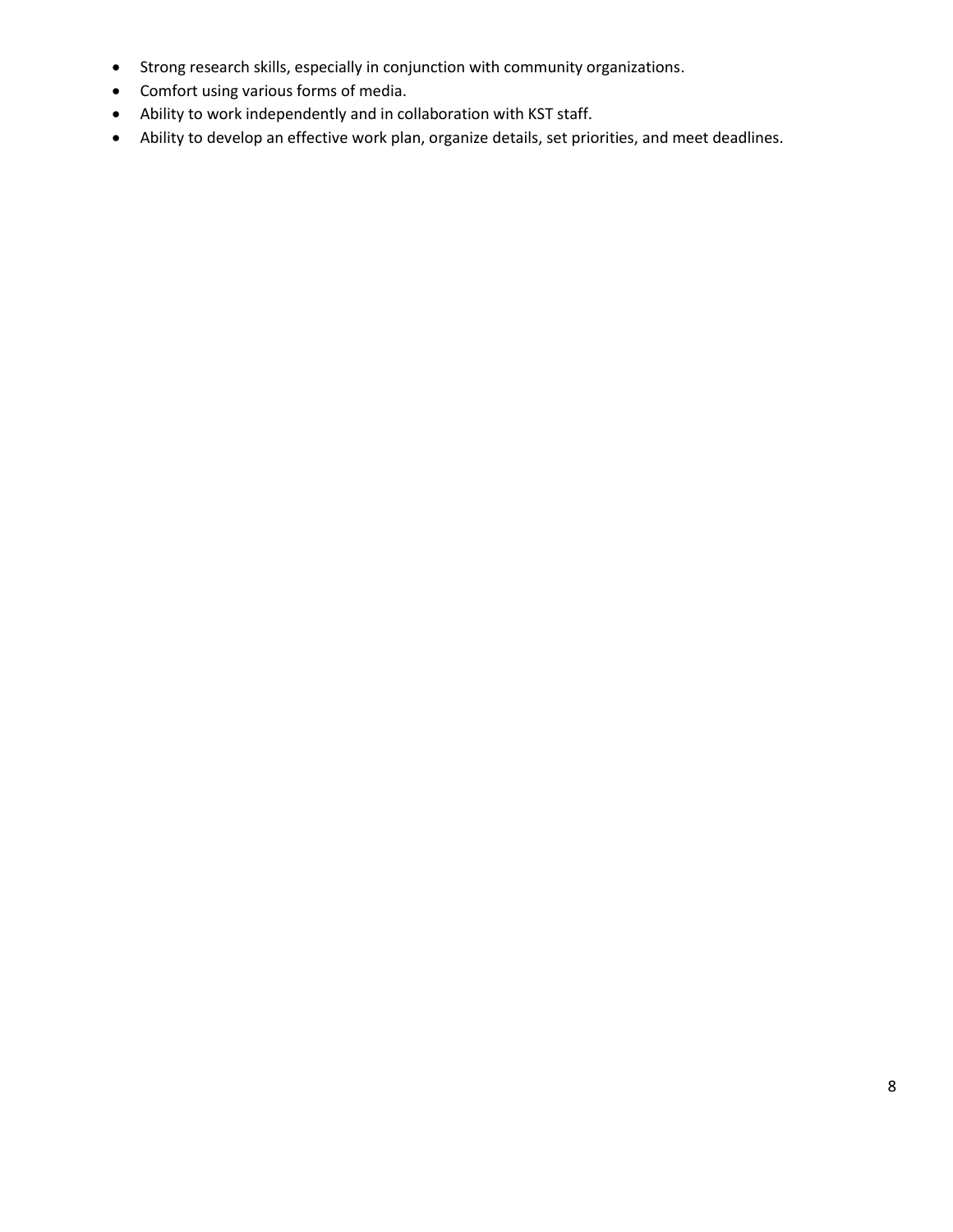## **LOCATION: Pittsburgh Parks Conservancy TITLE: Public Humanities Fellow START DATE: May 15, 2017**

#### **Organization Description**

#### **Mission:**

The mission of the Pittsburgh Parks Conservancy is to improve quality of life for all of the people of Pittsburgh by restoring the park system to excellence in partnership with government and the community. Projects and programs are conducted with respect for the environment, historic design, and the diverse needs of the region.

#### **History:**

The Pittsburgh Parks Conservancy was formed in 1996 when a group of concerned citizens joined forces to address the deteriorated state of city parks. They committed their efforts to improve quality of life for all of the people of Pittsburgh by restoring the park system to excellence. Adapting an innovative public/private partnership model, in 2001 the Parks Conservancy and the city jointly published Pittsburgh's *Regional Parks Master Plan: A New Ethic of Stewardship* as the blueprint for parks restoration. In 2011, this master plan was updated to accommodate changing circumstances and a broadening scope of work.

Today, the Pittsburgh Parks Conservancy is a national leader in parks planning, restoration, management, and maintenance. The organization fulfills its mission through: revitalizing historic landscapes and buildings; conserving and creating public artworks; restoring natural areas; expanding environmental education and volunteer programs, and managing and programming the Frick Environmental Center, Schenley Plaza, and Schenley Park Café and Visitor Center. The Parks Conservancy was originally focused on the city's four historic regional parks, but public recognition of the organization's capabilities have led to requests from neighborhood groups, development organizations, and elected officials for assistance in other city, community, and neighborhood parks. For more information on the Pittsburgh Parks Conservancy, see here: [http://www.pittsburghparks.org/.](http://www.pittsburghparks.org/)

### **Position: Activating the Frick Environmental Center's Arts Program**

In September 2016, the Pittsburgh Parks Conservancy opened the Frick Environmental Center in Frick Park. The new center is Platinum LEED Certified and the only publicly owned and accessible Living Building Challenge site in the world. To meet the requirements of the Living Building Challenge, the building must supply its own energy and water on a net-zero annual basis. The building has a geothermal pump that supplies heat from the Earth's core; solar energy provides electrical power; and rainwater is captured, filtered, and recycled for building use and irrigation.

Living Building Challenge certification specifies that art must be integrated into the site's design. Incorporating beauty as a means to elevate and inspire the building's users continues to inform the building's programming. In the early planning phase, the Parks Conservancy committed to an environmental art program at the center, and artists were involved throughout the design/build process. *Rain Ravine* by the artist Stacy Levy is a public art installation that captures rainwater as it cascades off the building's roof and directs its flow through an extended series of sandstone ledges and channels that follow the contours of the hillside down to the wetlands below. In addition,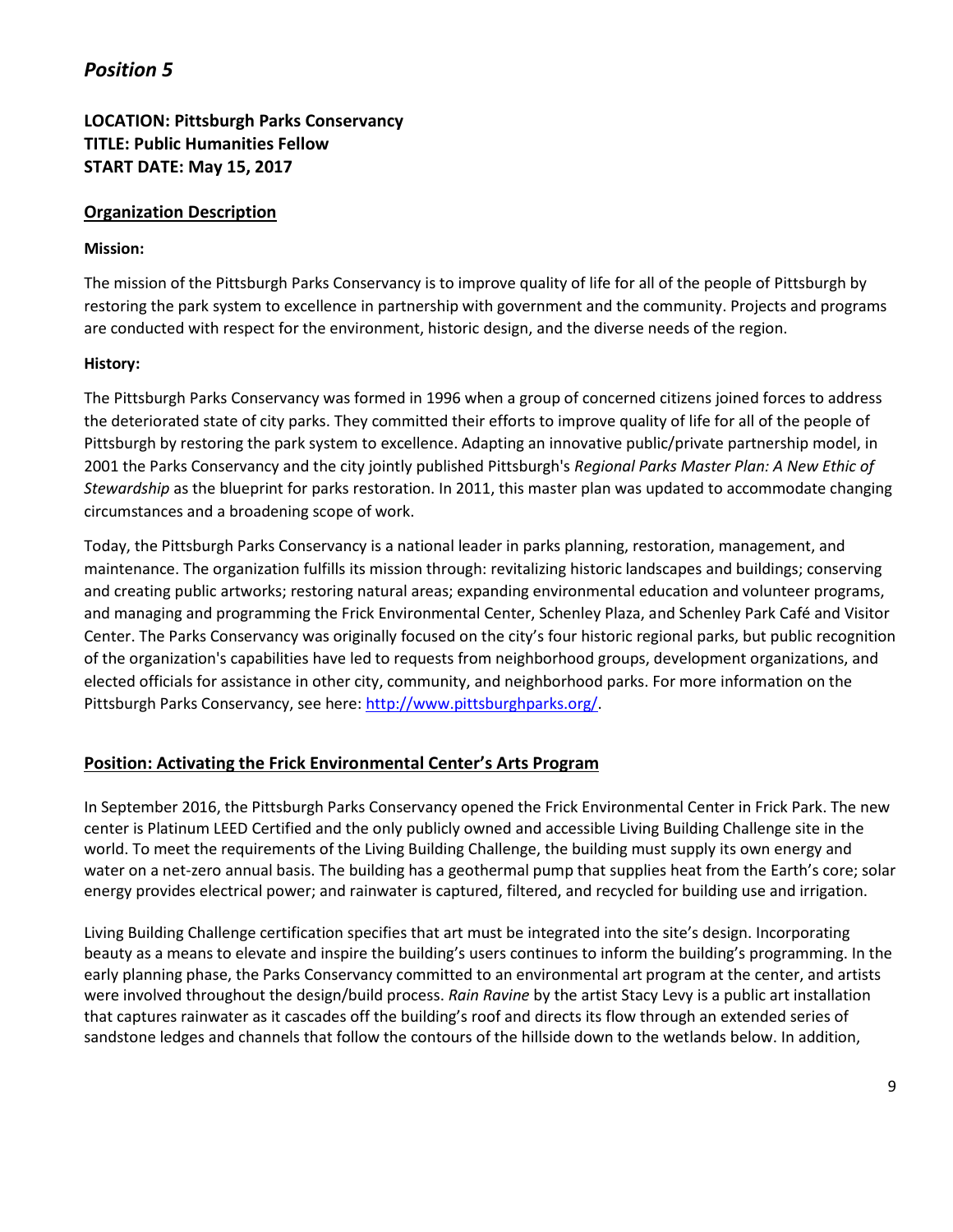local artisans were commissioned to transform reclaimed trees into interior furnishings that take their direct inspiration from nature.

Now that the building's construction is complete, the Parks Conservancy is turning its attention to developing an ongoing art program for the site that would include both educational offerings and exhibitions. Assistance is needed with the following tasks:

- Research and draft a simple series of policies and procedures, based on best practices at similar facilities, to guide decisions about commissioning or acquiring works of art through purchase or donation.
- Work with the director of the environmental center to identify spaces appropriate for the display and storage of artwork.
- Assist in organizing a year-long program of temporary art exhibitions that focus on themes of nature, the environment, and humankind's relationship to the natural world. This would include identifying prospective artists, reviewing portfolios, and outlining a schedule for exhibitions.
- Assist the director in developing a list of topics and a schedule of classes and workshops with a focus on art and nature. Programs would include offerings for adults and children.
- Assist in researching and identifying grant opportunities to help underwrite the art program.

- Ability to work independently and in collaboration with PPC staff.
- Ability to develop an effective work plan, organize details, set priorities, and meet deadlines.
- Excellent interpersonal and research skills.
- Experience in or familiarity with art curation and/or arts education.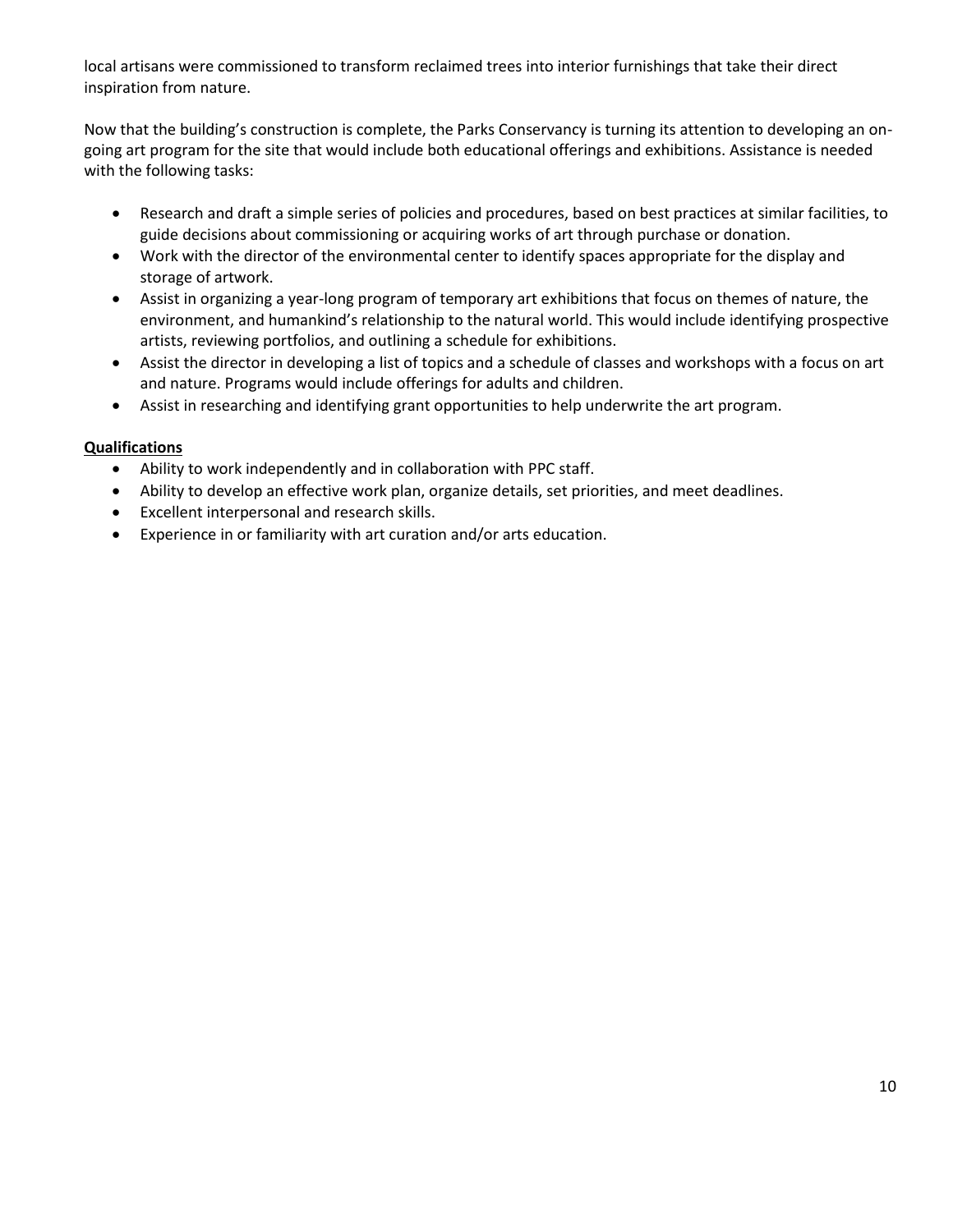## **LOCATION: Pittsburgh Parks Conservancy TITLE: Public Humanities Fellow START DATE: May 15, 2017**

#### **Organization Description**

#### **Mission:**

The mission of the Pittsburgh Parks Conservancy is to improve quality of life for all of the people of Pittsburgh by restoring the park system to excellence in partnership with government and the community. Projects and programs are conducted with respect for the environment, historic design, and the diverse needs of the region.

#### **History:**

The Pittsburgh Parks Conservancy was formed in 1996 when a group of concerned citizens joined forces to address the deteriorated state of city parks. They committed their efforts to improve quality of life for all of the people of Pittsburgh by restoring the park system to excellence. Adapting an innovative public/private partnership model, in 2001 the Parks Conservancy and the city jointly published Pittsburgh's *Regional Parks Master Plan: A New Ethic of Stewardship* as the blueprint for parks restoration. In 2011, this master plan was updated to accommodate changing circumstances and a broadening scope of work.

Today, the Pittsburgh Parks Conservancy is a national leader in parks planning, restoration, management, and maintenance. The organization fulfills its mission through: revitalizing historic landscapes and buildings; conserving and creating public artworks; restoring natural areas; expanding environmental education and volunteer programs, and managing and programming the Frick Environmental Center, Schenley Plaza, and Schenley Park Café and Visitor Center. The Parks Conservancy was originally focused on the city's four historic regional parks, but public recognition of the organization's capabilities have led to requests from neighborhood groups, development organizations, and elected officials for assistance in other city, community, and neighborhood parks. For more information on the Pittsburgh Parks Conservancy, see here: [http://www.pittsburghparks.org/.](http://www.pittsburghparks.org/)

#### **Position: Uncovering Pittsburgh's Civil War History within City Parks**

Pittsburgh celebrates its place in the country's colonial past, the American Revolution, and the French and Indian War at Point State Park and the Fort Pitt Museum. This National Historic Landmark site is visited by thousands of cultural tourists and school kids on field trips each year. The Civil War, however, is barely a footnote in most historical surveys of Pittsburgh. The Parks Conservancy is interested in documenting this largely overlooked chapter in the city's history, calling attention to several civil war sites of interest that survive today in local parks. This effort would not only collect and consolidate information about civil war sites that is not widely known or generally available, but it will also fill in significant gaps in the city's history and serve as a resource for tourism organizations, educators, community historians, and others. By highlighting and documenting these sites, this project will help position Pittsburgh as a cultural destination for visitors interested in the Civil War, and potentially inspire themed tours offered in partnership with museums, city and county tourism offices, and local historical societies.

First, and perhaps most important, among the city's Civil War Sites is Arsenal Park. Few residents outside of the Lawrenceville neighborhood know the park as a place where scores of women and children worked feverishly at the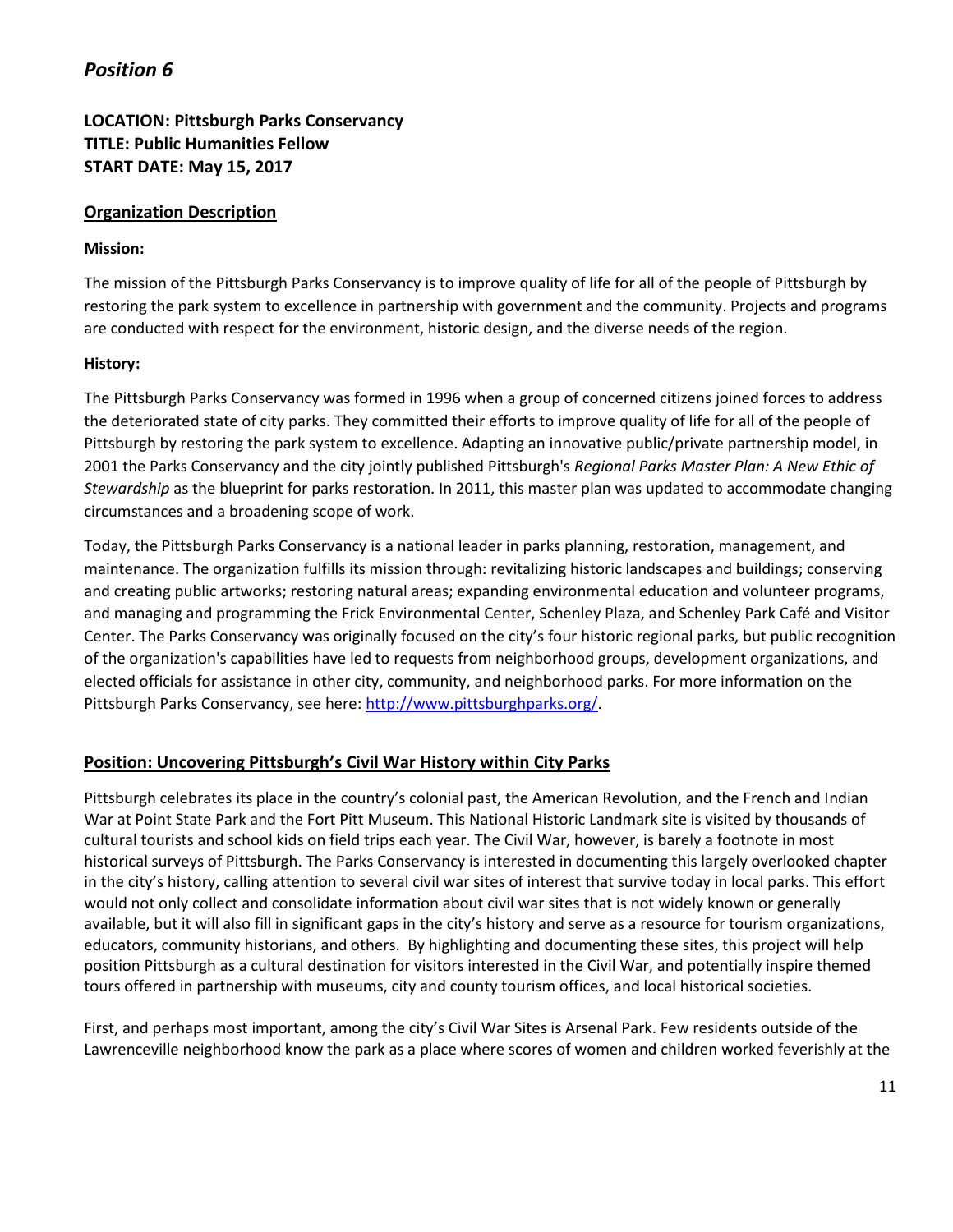Allegheny Arsenal to assemble munitions during the Civil War (1861-5). They are the forgotten heroes who supported the Union Army and tragically lost their lives in an explosion on September 27, 1862. The blast and fire claimed the lives of 78 young women and girls along with six boys; an additional 150 workers were injured. This event remains the largest civilian disaster of the entire war. Most of the victims are unidentified and buried in a mass grave in Allegheny Cemetery. The arsenal's magazine is the only surviving landmark in the park. A sidewalk marker and a single plaque inside the nearby Arsenal Elementary School are the only other reminders of the ordinary citizens who died in service to the war effort. Little is known about these individuals, their working conditions, or even the cause of the blast.

Across the river in what was then Allegheny City, stood the Western Penitentiary where captured Confederate soldiers were held. Allegheny Commons, the city's oldest park, was also the site of a massive fair to support the War effort. Thousands attended the fair to view the displays and help fund the war effort. Elsewhere in the park a 70 foot-high stone memorial commemorates the 4,000 soldiers from Allegheny County who served. The historical record shows that an "orphans' home," for children orphaned by the war was located on one of the streets that border the park. Around the city at vantage points high above the rivers, more than 30 defensive fortifications were constructed between June and July of 1863 when city officials feared a Confederate invasion. The remaining walls of an earthen redoubt are accessible through a trail at the edge of Emerald View Park on Mt. Washington.

These examples are a handful of known civil war sites in the city's parks. Additional research and documentation would provide a more complete and richer history. Specifically, research on the Allegheny Arsenal could become part of an "interpretive grove" planned for Arsenal Park that tells the story of the site, the dramatic events that occurred here, and commemorates the community's role. Uncovering the city's Civil War History within its parks includes:

- Create a comprehensive list of Civil War-related sites, monuments, memorials, etc. within Pittsburgh's parks.
- Research and write concise histories of each of these sites. Basic interpretive information could be used in site signage or guided and self-guided tours.
- Identify local and regional partners with an interest in Civil War programming and assessing their interest in working collaboratively to promote these cultural assets.

- Ability to work independently and in collaboration with PPC staff.
- Ability to develop an effective work plan, organize details, set priorities, and meet deadlines.
- Excellent interpersonal and research skills.
- Experience in or familiarity with historical research techniques.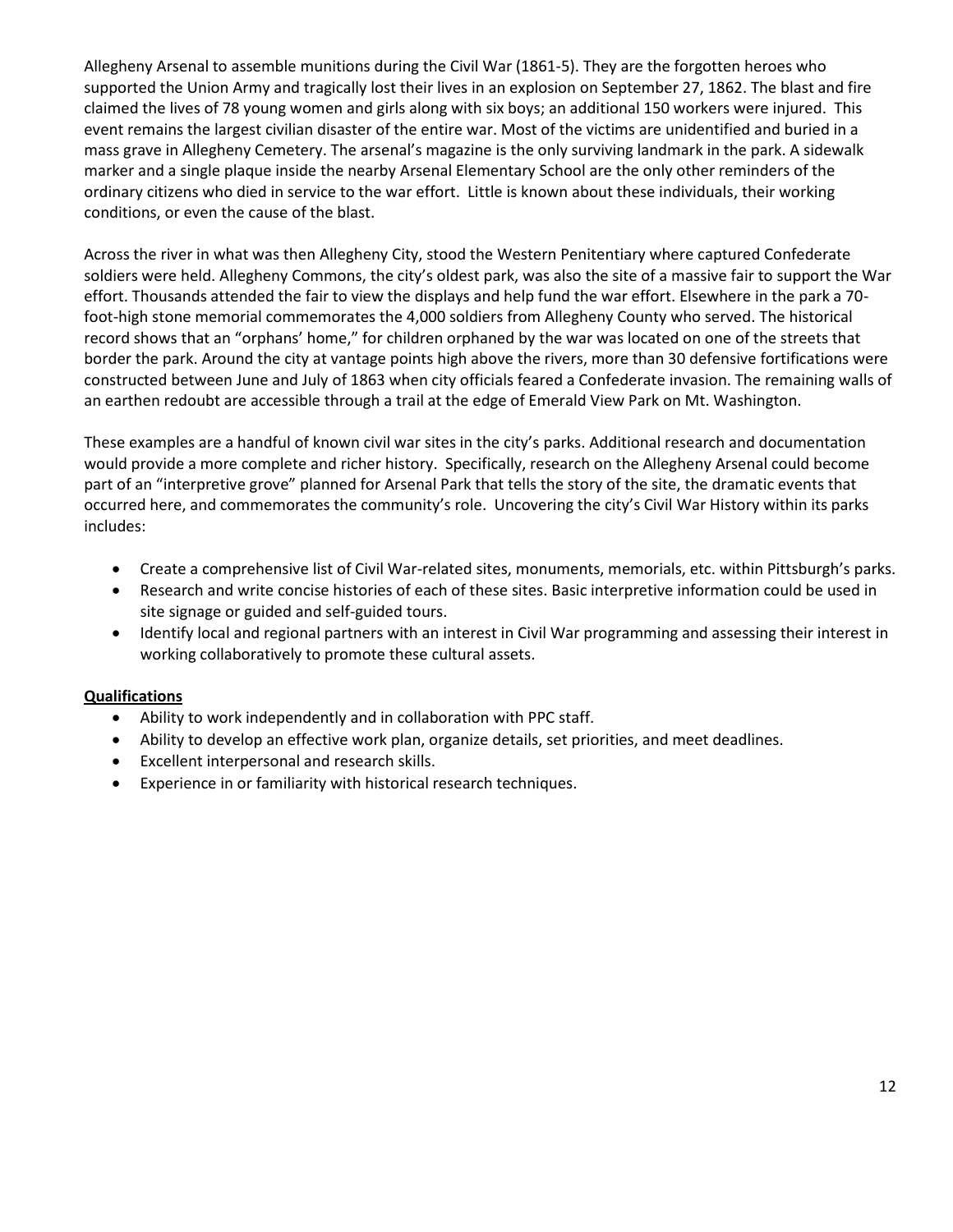## **LOCATION: Pittsburgh Parks Conservancy TITLE: Public Humanities Fellow START DATE: May 15, 2017**

#### **Organization Description**

#### **Mission:**

The mission of the Pittsburgh Parks Conservancy is to improve quality of life for all of the people of Pittsburgh by restoring the park system to excellence in partnership with government and the community. Projects and programs are conducted with respect for the environment, historic design, and the diverse needs of the region.

#### **History:**

The Pittsburgh Parks Conservancy was formed in 1996 when a group of concerned citizens joined forces to address the deteriorated state of city parks. They committed their efforts to improve quality of life for all of the people of Pittsburgh by restoring the park system to excellence. Adapting an innovative public/private partnership model, in 2001 the Parks Conservancy and the city jointly published Pittsburgh's *Regional Parks Master Plan: A New Ethic of Stewardship* as the blueprint for parks restoration. In 2011, this master plan was updated to accommodate changing circumstances and a broadening scope of work.

Today, the Pittsburgh Parks Conservancy is a national leader in parks planning, restoration, management, and maintenance. The organization fulfills its mission through: revitalizing historic landscapes and buildings; conserving and creating public artworks; restoring natural areas; expanding environmental education and volunteer programs, and managing and programming the Frick Environmental Center, Schenley Plaza, and Schenley Park Café and Visitor Center. The Parks Conservancy was originally focused on the city's four historic regional parks, but public recognition of the organization's capabilities have led to requests from neighborhood groups, development organizations, and elected officials for assistance in other city, community, and neighborhood parks. For more information on the Pittsburgh Parks Conservancy, see here: [http://www.pittsburghparks.org/.](http://www.pittsburghparks.org/)

#### **Position: Revealing Pittsburgh's Community Parks**

The City of Pittsburgh has a wealth of parks, nearly 170 in all. Twenty-one of these parks are designated "Community Parks." Community parks occupy the middle ground between the larger, 200-acre plus "regional parks," such as Emerald View, Frick, Highland, Riverview, and Schenley, and the smaller "neighborhood parks" with more limited facilities that serve residents close to home. A broader and deeper understanding of the history of Pittsburgh's community parks would benefit the Parks Conservancy's and the public's understanding of their significant contributions to civic life and to the people who have grown up in and around these anchors of community life.

Community Parks serve multiple neighborhoods and their special facilities -- which may include sports fields, indoor and outdoor pools, recreation centers, and picnic shelters -- serve a diverse group of users. Community parks account for 465 acres of park land in the city. They range in size from Mellon Square, the smallest but an icon of mid-century design in the heart of the city's downtown district, to Arsenal Park in Lawrenceville, home to the largest civilian disaster of the Civil War, and the secluded South Side Park, where tree-lined trails wind upward from Carson Street to yield some of the best views of the city.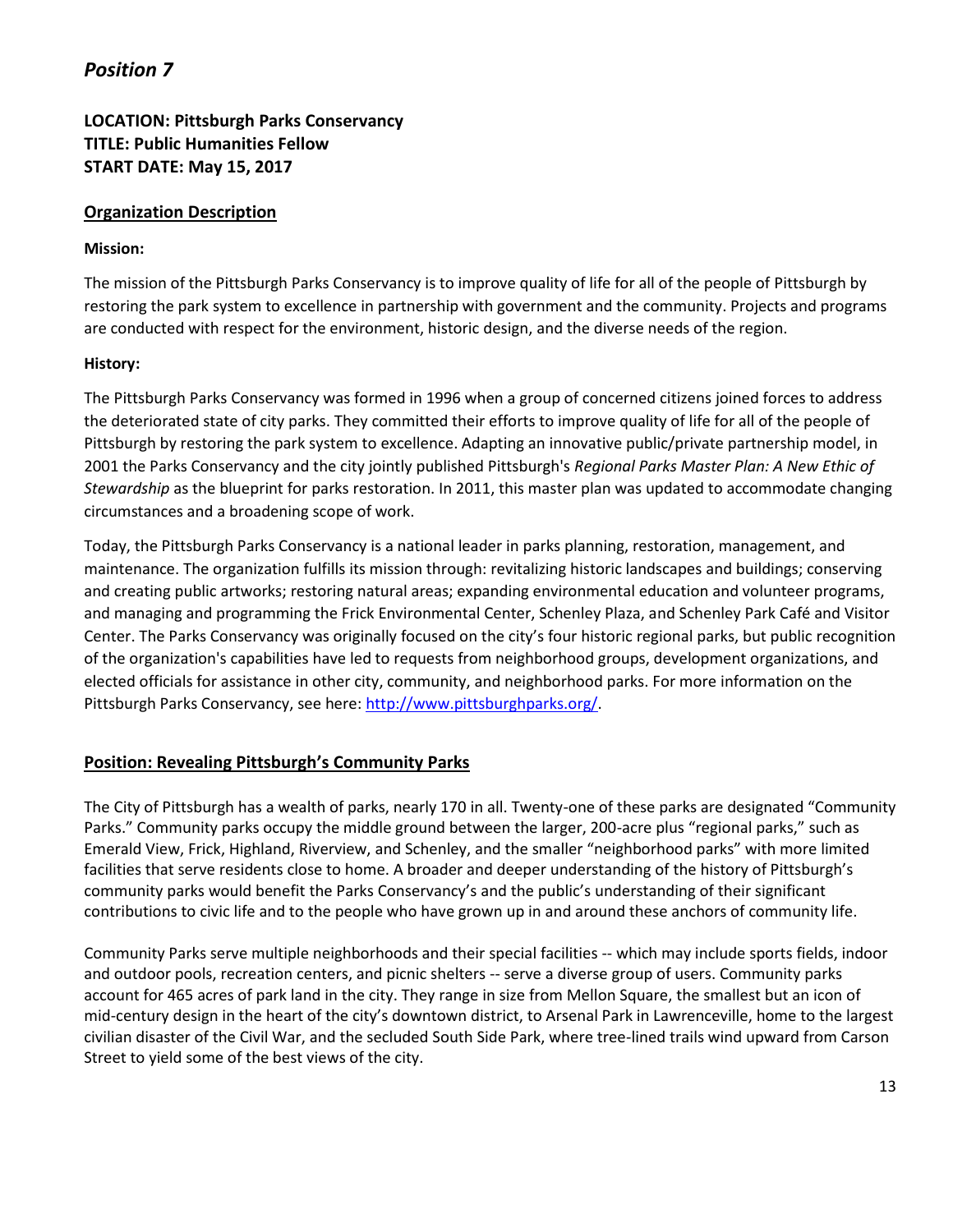Revealing Pittsburgh's community parks is an historical research project. Primary sources are historical records maintained by the city, local historical societies, and community associations, as well as interviews with neighborhood historians and long-time residents and park users who grew up in close proximity to the park. These park histories will unite anecdotal accounts and the historic record to provide provocative and revealing profiles of some of the city's best and least known community parks. Assistance is needed with the following tasks:

- Work with the Parks Conservancy's curator to determine which parks to research.
- Research and draft six to twelve brief community park histories.
- Identify most representative historic photographs to accompany the narratives.
- Interview local historians and community residents who can provide undocumented and anecdotal histories of the park.
- Histories and photographs may be published in part or in their entirety on the Parks Conservancy's blog, website, newsletter, and other publications. The author will be fully credited.

- Ability to work independently and in collaboration with PPC staff.
- Ability to develop an effective work plan, organize details, set priorities, and meet deadlines.
- Excellent interpersonal and research skills.
- Experience in or familiarity with historical research techniques.
- Superior writing skills.
- Familiarity with graphic design.
- Ability to travel within Pittsburgh to access historical archives and conduct one-on-one interviews with community members.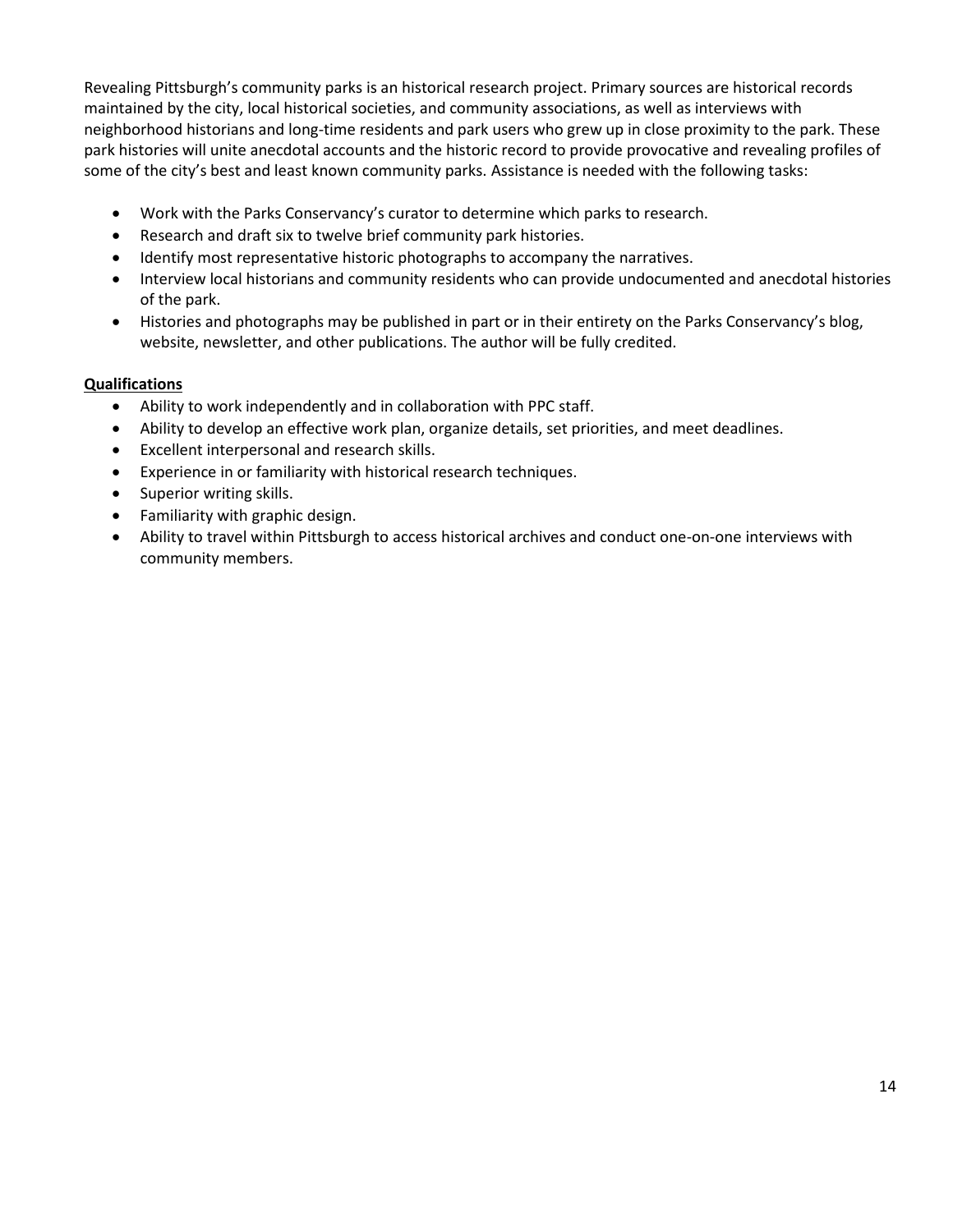## **LOCATION: Pittsburgh Parks Conservancy TITLE: Public Humanities Fellow START DATE: May 15, 2017**

#### **Organization Description**

#### **Mission:**

The mission of the Pittsburgh Parks Conservancy is to improve quality of life for all of the people of Pittsburgh by restoring the park system to excellence in partnership with government and the community. Projects and programs are conducted with respect for the environment, historic design, and the diverse needs of the region.

#### **History:**

The Pittsburgh Parks Conservancy was formed in 1996 when a group of concerned citizens joined forces to address the deteriorated state of city parks. They committed their efforts to improve quality of life for all of the people of Pittsburgh by restoring the park system to excellence. Adapting an innovative public/private partnership model, in 2001 the Parks Conservancy and the city jointly published Pittsburgh's *Regional Parks Master Plan: A New Ethic of Stewardship* as the blueprint for parks restoration. In 2011, this master plan was updated to accommodate changing circumstances and a broadening scope of work.

Today, the Pittsburgh Parks Conservancy is a national leader in parks planning, restoration, management, and maintenance. The organization fulfills its mission through: revitalizing historic landscapes and buildings; conserving and creating public artworks; restoring natural areas; expanding environmental education and volunteer programs, and managing and programming the Frick Environmental Center, Schenley Plaza, and Schenley Park Café and Visitor Center. The Parks Conservancy was originally focused on the city's four historic regional parks, but public recognition of the organization's capabilities have led to requests from neighborhood groups, development organizations, and elected officials for assistance in other city, community, and neighborhood parks. For more information on the Pittsburgh Parks Conservancy, see here: [http://www.pittsburghparks.org/.](http://www.pittsburghparks.org/)

### **Position: The Story of Schenley Park: Cultural Inspiration for Generations**

Situated in the heart of Oakland, Schenley Park has come to be Pittsburgh's civic park. Created in 1889 with land donated by heiress Mary Schenley, the park now contains 456 acres of trails, woods, and attractions. A daily destination for university students, business-people, and outdoor enthusiasts, the park also hosts major annual events such as the Vintage Grand Prix and the Pittsburgh Race for the Cure.

Visitors to Schenley Park can spend a morning at the remarkable Phipps Conservatory, enjoy lunch and a concert at the Schenley Park Café and Visitor Center, relax on Flagstaff Hill, play a round at the Bob O'Connor Golf Course, head to the Schenley Oval Sportsplex for ice skating or summer sports, or take a dip in the swimming pool. And of course, the trails offer a refreshing and convenient escape from the city.

The Pittsburgh Parks Conservancy restored the Schenley Park Café and Visitor Center in 2001 and operates the space today with event and culinary partners, Eat'n Park Hospitality Group. In 2005, the Parks Conservancy worked with City of Pittsburgh crews to rehabilitate the Phipps Run stream channel that stretches from behind the Visitor Center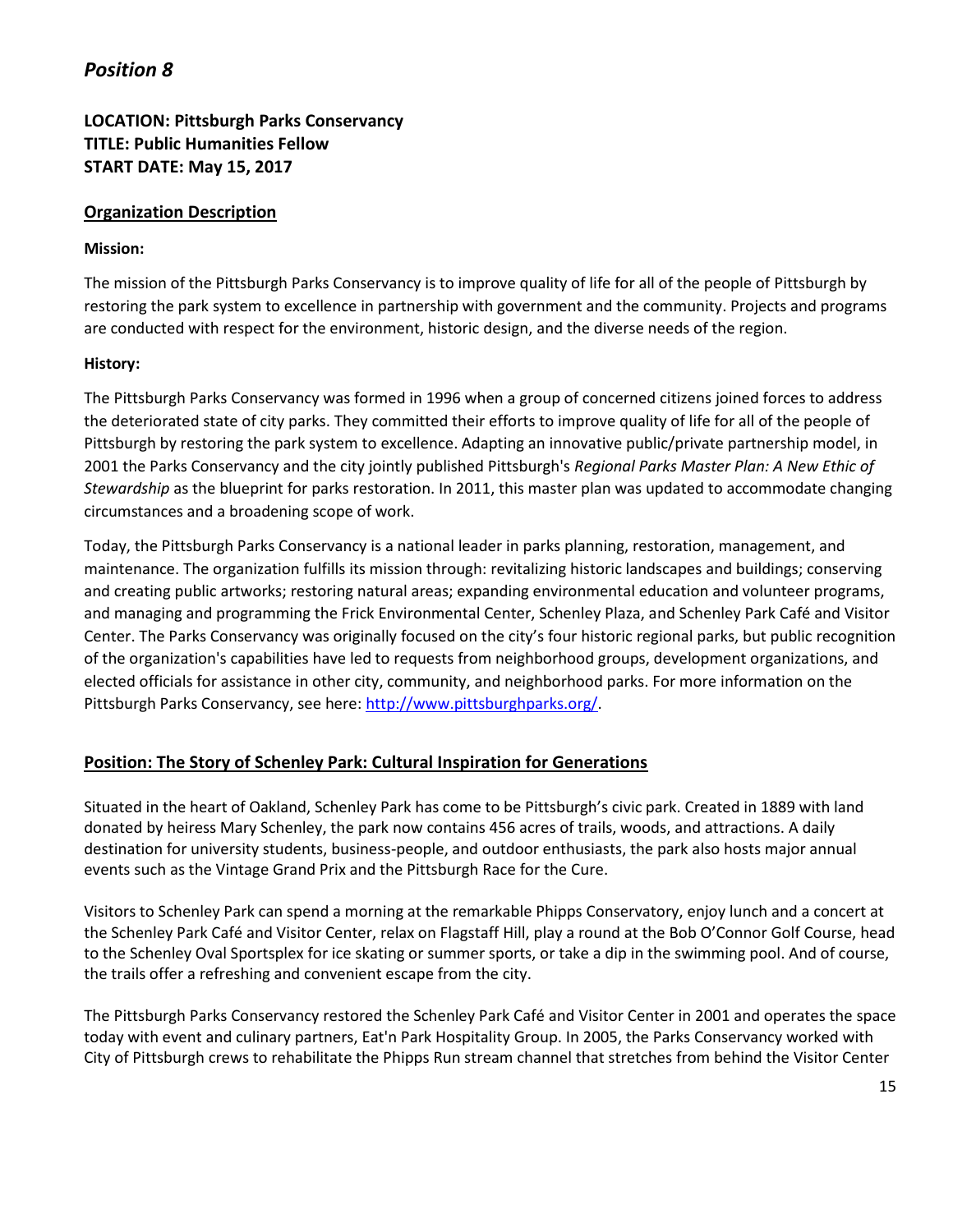down to Panther Hollow Lake. Restoration of the Panther Hollow Watershed is continuous, with the ultimate goal of restoring Panther Hollow Lake to a water quality that will once again allow for recreational use.

But the story of how Mary Schenley came to make her remarkable donation; how the park grew and changed from there forward; and how the civic institutions in and around Schenley Park have grown and impacted so many is a story that has not yet been, but should be, told. Telling this story involves the following tasks:

- Aid in formative research of telling the story of Schenley Park and how it has inspired creativity in the arts and Pittsburgh's culture.
- Information compiled will contribute to an eventual book.
- Work closely with Parks Curator Susan Rademacher, author, in telling the story of how culture has grown up around the park.

- Ability to work independently and in collaboration with PPC staff.
- Ability to develop an effective work plan, organize details, set priorities, and meet deadlines.
- Excellent interpersonal and research skills.
- Experience in or familiarity with historical research techniques.
- Superior writing skills.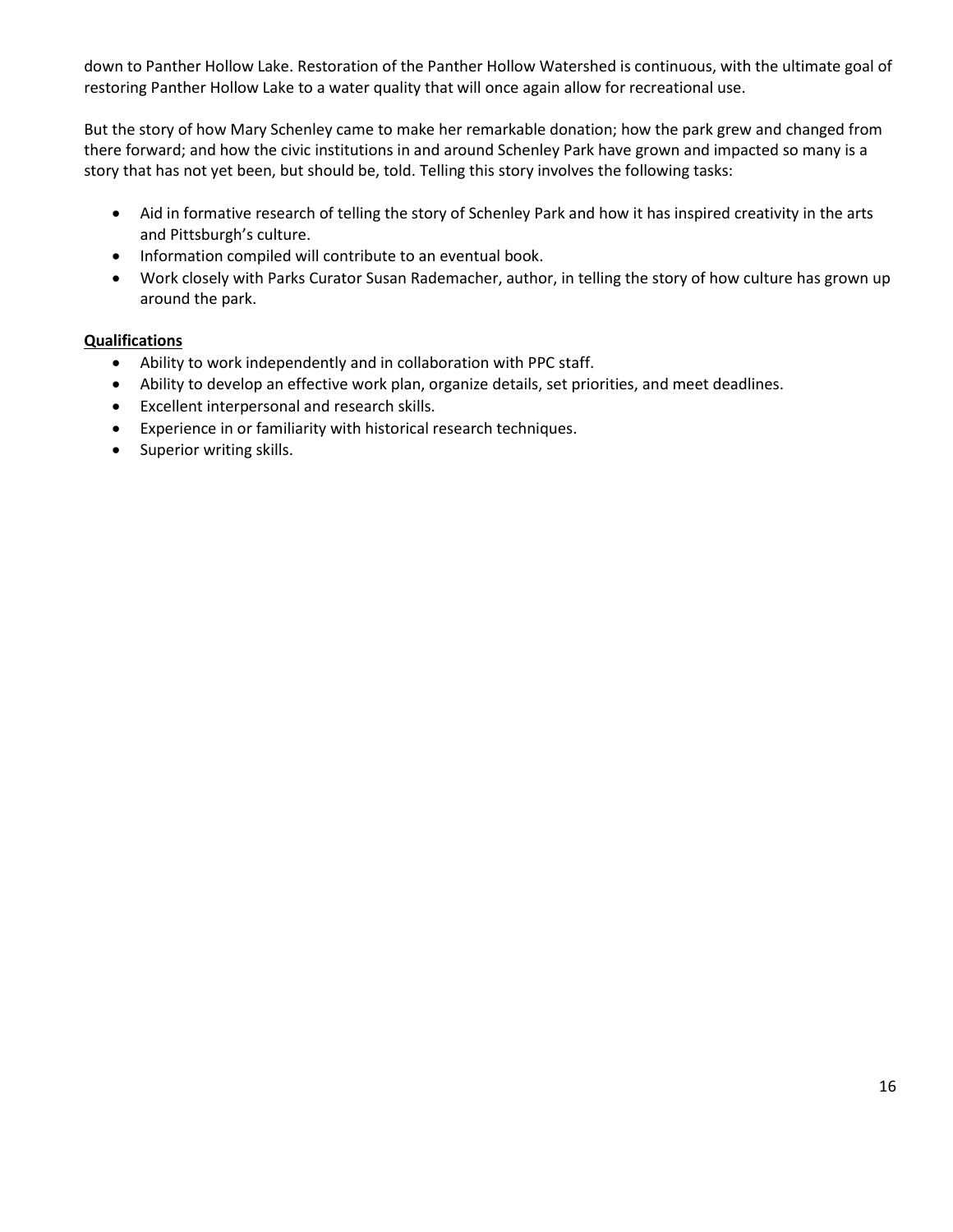## **LOCATION: Pittsburgh Parks Conservancy TITLE: Public Humanities Fellow START DATE: May 15, 2017**

#### **Organization Description**

#### **Mission:**

The mission of the Pittsburgh Parks Conservancy is to improve quality of life for all of the people of Pittsburgh by restoring the park system to excellence in partnership with government and the community. Projects and programs are conducted with respect for the environment, historic design, and the diverse needs of the region.

#### **History:**

The Pittsburgh Parks Conservancy was formed in 1996 when a group of concerned citizens joined forces to address the deteriorated state of city parks. They committed their efforts to improve quality of life for all of the people of Pittsburgh by restoring the park system to excellence. Adapting an innovative public/private partnership model, in 2001 the Parks Conservancy and the city jointly published Pittsburgh's *Regional Parks Master Plan: A New Ethic of Stewardship* as the blueprint for parks restoration. In 2011, this master plan was updated to accommodate changing circumstances and a broadening scope of work.

Today, the Pittsburgh Parks Conservancy is a national leader in parks planning, restoration, management, and maintenance. The organization fulfills its mission through: revitalizing historic landscapes and buildings; conserving and creating public artworks; restoring natural areas; expanding environmental education and volunteer programs, and managing and programming the Frick Environmental Center, Schenley Plaza, and Schenley Park Café and Visitor Center. The Parks Conservancy was originally focused on the city's four historic regional parks, but public recognition of the organization's capabilities have led to requests from neighborhood groups, development organizations, and elected officials for assistance in other city, community, and neighborhood parks. For more information on the Pittsburgh Parks Conservancy, see here: [http://www.pittsburghparks.org/.](http://www.pittsburghparks.org/)

### **Position: What's Out There Weekend 2018: Pittsburgh**

The Cultural Landscapes Foundation has chosen Pittsburgh as its host for the "What's Out There Weekend" program in 2018 (se[e here for reference: http://tclf.org/news/features/whats-out-there-weekend-reveals-houstons](http://tclf.org/news/features/whats-out-there-weekend-reveals-houstons-landscape-legacy?destination=search-results)[landscape-legacy?destination=search-results\)](http://tclf.org/news/features/whats-out-there-weekend-reveals-houstons-landscape-legacy?destination=search-results). Planning has begun but a great deal of work is involved in ensuring that Pittsburgh's cultural landscapes can and will be fully represented in this event of international significance.

A non-profit established in 1998, The Cultural Landscape Foundation (TCLF) connects people to places. TCLF educates and engages the public to make our shared landscape heritage more visible, identify its value, and empower its stewards. TCLF achieves this mission through the ongoing development of its three core programs:

>What's Out There®, North America's largest and most exhaustive database of cultural landscapes; *>Pioneers of American Landscape Design*®, an in-depth multimedia library, inclusive of video oral histories, chronicling the lives of significant landscape architects and educators; *>Landslide®*, an ongoing collection of important landscapes and landscape features that are threatened and at-risk.